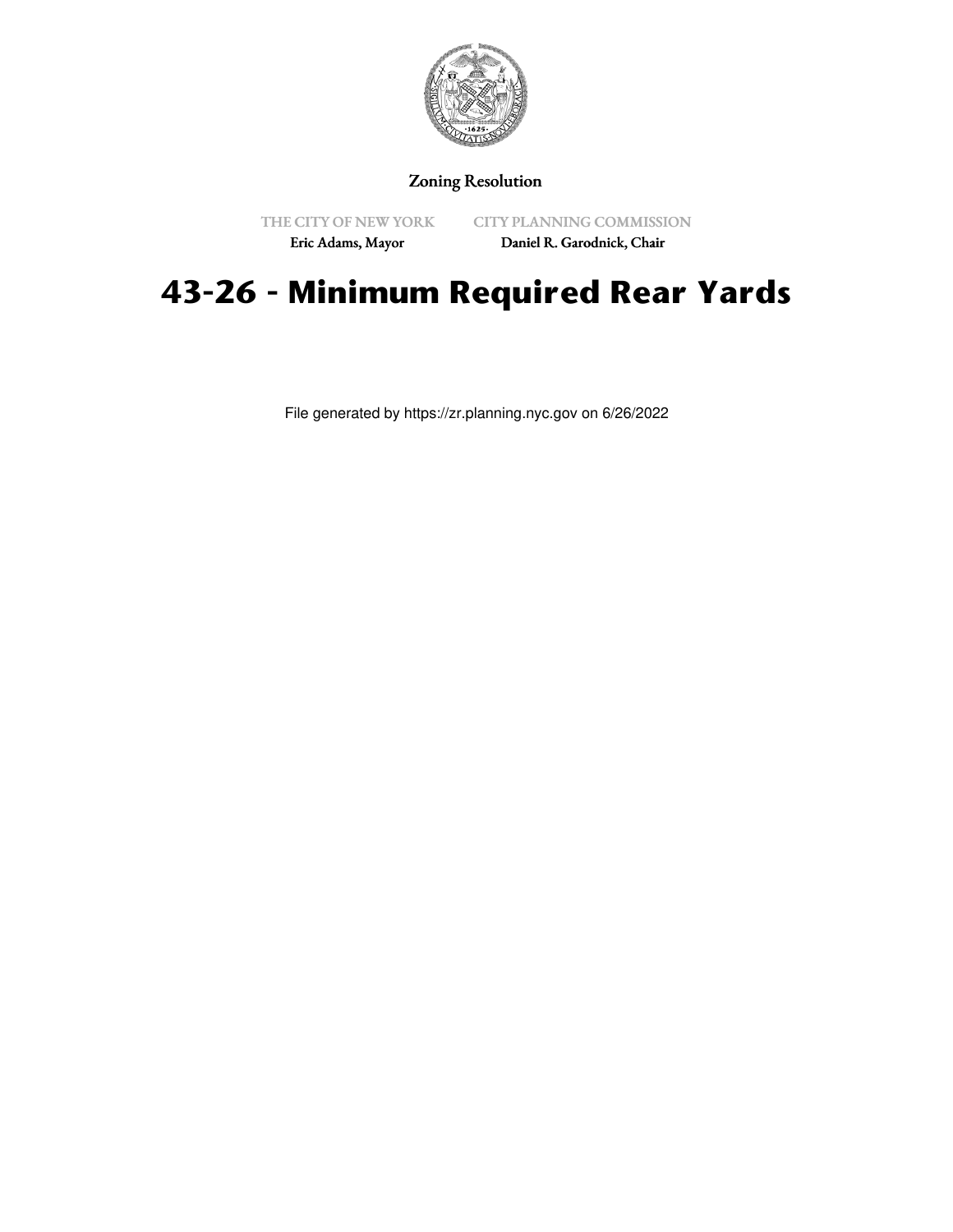## **43-26 - Minimum Required Rear Yards**

LAST AMENDED 4/30/2008

#### M1 M2 M3

In all districts, as indicated, a #rear yard# with a depth of not less than 20 feet shall be provided at every #rear lot line# on any #zoning lot# except as otherwise provided in Sections 43-27 (Special Provisions for Shallow Interior Lots), 43-28 (Special Provisions for Through Lots) or 43-31 (Other Special Provisions for Rear Yards). #Rear yards# shall also be provided along portions of #side lot lines# as set forth in Section 43-261 (Beyond one hundred feet of a street line).

## **43-261 - Beyond one hundred feet of a street line**

LAST AMENDED 4/30/2008

#### M1 M2 M3

In all districts, as indicated, for #corner lots#, and for #zoning lots# that are bounded by two or more #streets# that are neither #corner lots# or #through lots#, the portion of a #side lot line# beyond 100 feet of the #street line# that it intersects shall be considered a #rear lot line# and a #rear yard# with a minimum depth of 20 feet shall be provided where such #rear lot line# coincides with a #rear lot line# of an adjoining #zoning lot#.



CORNER LOT (33-261.1, 43-261.1)